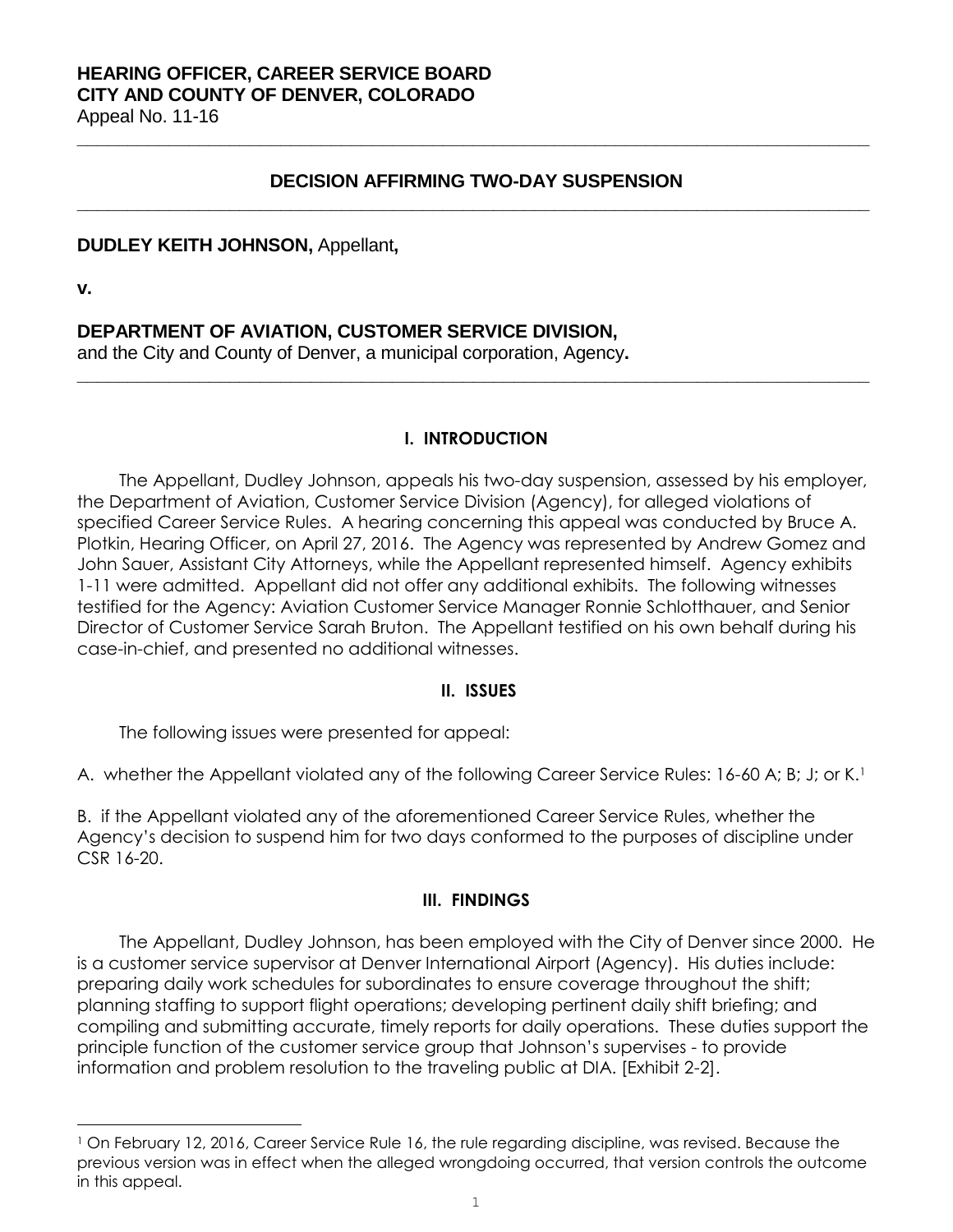The Agency disciplined Johnson for five separate incidents at the end of 2015 and beginning of 2016, as follows.

### A. Sick-leave notification.

On December 14, 2015, Johnson's immediate supervisor, Ron Schlotthauer, briefed Johnson that he would not be in the office the next day as he had jury duty. He specified he would not have access to email or phone calls for the day. He told Johnson to contact alternate supervisors Sarah Bruton or John Smithwick for any urgent issues.

The following day, December 15, 2015, Johnson was scheduled to be the only customer service supervisor on duty during his shift. The airport was in the midst of a snow emergency. Schlotthauer sent a reminder email to his customer service team, including Johnson, reminding them he would be absent for jury duty all day. [Exhibit 3]. Despite the two notices, at 11:09 a.m., Johnson sent an email to Schlotthauer to say he was taking sick leave. Because Schlotthauer was at jury duty, he did not receive the email. Johnson did not send a copy of the email to anyone else, nor did he contact another supervisor by any other means as directed by Schlotthauer. Johnson's absence created short staffing which affected customer service operations that day.

### B. Key Inventory.

On December 14, 2015, the Director of Customer Service, Sarah Bruton, requested that Johnson send her an inventory of keys assigned to him and his staff with a deadline of no later than the end of business on December  $17<sup>th</sup>$ . Bruton was under a deadline from her supervisor to complete the key inventory from her subordinates by December 18<sup>th</sup>. Johnson missed his December 17<sup>th</sup> deadline, and sent the requested information on December 19<sup>th</sup>, two days later, only after Bruton sent him a reminder. As a result, Bruton missed her deadline. [Exhibit 3-10; Bruton testimony].

### C. Staff Scheduling.

On December 17<sup>th</sup>, Johnson created a daily work schedule which showed a subordinate working his entire shift, 0600-1500. The master schedule, from which the daily schedules are created, showed the subordinate taking 3 hours of vacation, beginning at noon. The error left the shift short-staffed.

### D. Briefing.

On January 6, 2016, Johnson issued a written brief for his staff which, in part, asked them to straighten chairs and tidy up an area being used for a public event in the terminal. The seating had been removed and area cleaned up the previous day.

### E. Ink Supply.

On December 17, 2015, Schlotthauer discovered one of the information booths under Johnson's supervision was out of one ink color. He had inventory taken of the other booths and found at least one ink color was low at three other booths.

On January 21, 2016, the Agency sent a notice in contemplation of discipline to Johnson. A meeting in contemplation of discipline was convened on February 3, 2016. Appellant appeared without a representative. The Agency issued its notice of discipline on February 17<sup>th</sup>, and this appeal followed timely on February 22, 2016.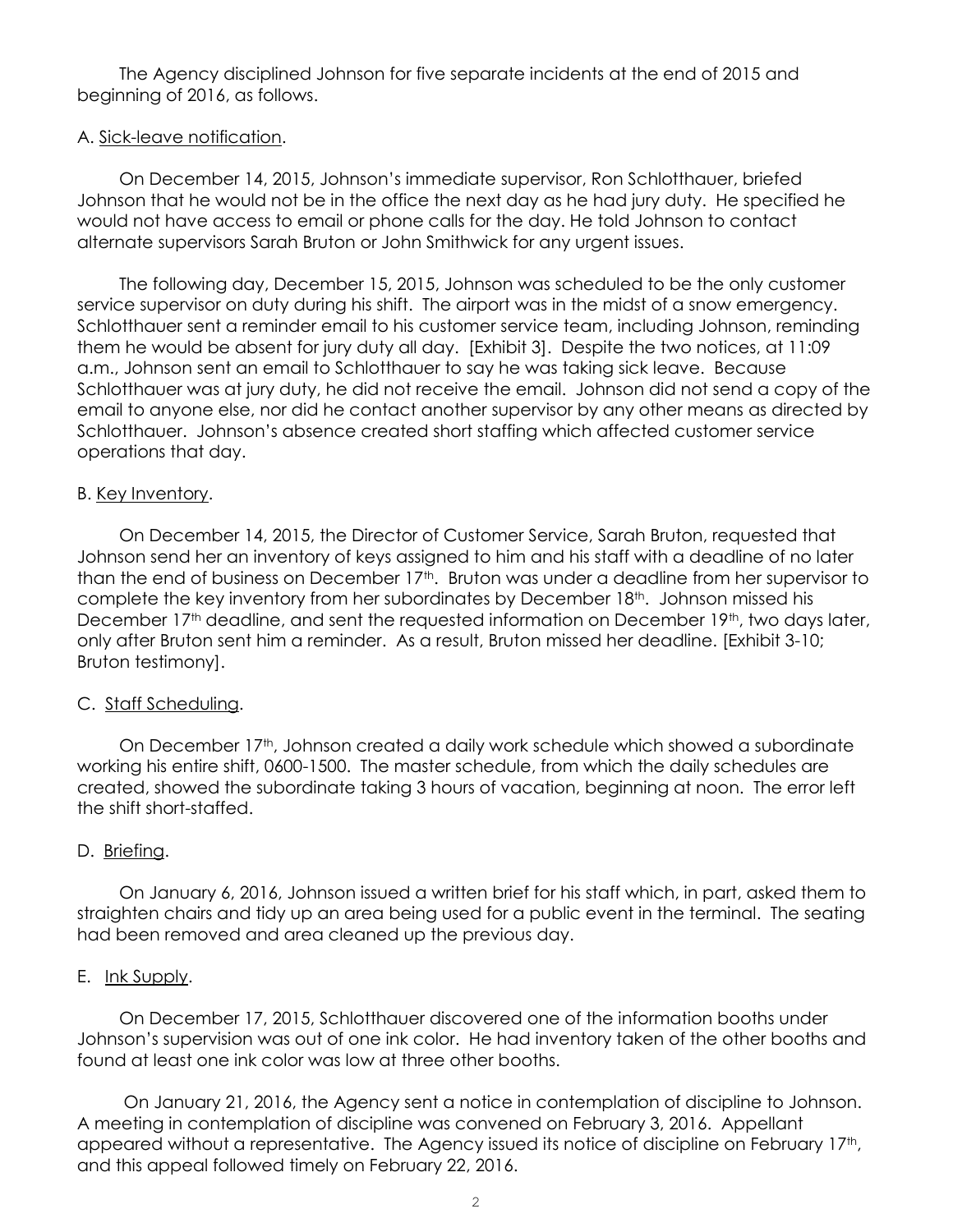## A. Jurisdiction and Review

Jurisdiction is proper under CSR §19-10 A. 1. b., as the direct appeal of a suspension. I am required to conduct a *de novo review, meaning to* consider all the evidence as though no previous action had been taken. Turner v. Rossmiller, 532 P.2d 751 (Colo. App. 1975).

# B. Burden and Standard of Proof.

The Agency retains the burden of persuasion, throughout the case, to prove Johnson violated one or more cited sections of the Career Service Rules, and to prove its decision to suspend him complied with CSR 16-20. The standard by which the Agency must prove its claims is by a preponderance of the evidence.

# **C. Career Service Rule Violations**

# **1. CSR 16-60 A. Neglect of duty.**

To sustain a violation under CSR 16-60 A., the Agency must establish that Johnson failed to perform a known duty. In re Gomez, CSA 02-12 (5/14/12) citing In re Abbey, CSA 99-09, 6 (8/9/10). It was not apparent from the evidence what duty Johnson failed to perform. While a proof of violation under this rule might be cobbled together from the available evidence, it is not up to a hearing officer to do so**.** In re Gutierrez, 65-11, 6 (8/28/12). No violation was established hereunder.

# *2. CSR 16-60 B.* **Carelessness in performance of duties and responsibilities.**

While CSR 16-60 A and CSR 16-60 B, share similar elements of proof, they are distinguished in that, under 16-60 B., it is the Appellant's acts (performance), rather than his omissions (neglect), which are reviewed. *See* In re Simpleman, CSA 31-06, 4-5 (10/20/06). Thus, a violation under this rule occurs for performing poorly, rather than neglecting to perform, an important duty.

On April 1, 2015, Johnson's immediate supervisor, Ron Schlotthauer, imposed a Performance Improvement Plan on Johnson with directives to improve in areas including preparation of briefings, scheduling of subordinates, and maintaining inventory at customer service booths. While records of subsequent follow-up meetings showed improvement in Johnson's briefings, he continued to struggle with staff scheduling and inventory. Schlotthauer provided bi-weekly notice of those improvements and the continuing need to improve, along with suggestions how to do so. In particular, one of the follow-up sessions stated Johnson "received documented counseling sessions on 5/8/2015 for not following KIPSU CSI." The written counselling session also criticized Johnson for not updating the daily staffing schedule to indicate one of his direct reports was off duty. [Exhibit 8-4]. Other follow-up meetings documented continuing issues with scheduling subordinates. [Exhibits 8-5; 8-6; 8-7].

# Shift Scheduling.

On April 30, 2015, Schlotthauer, assessed a verbal reprimand against Johnson, in part, for deficient scheduling of his subordinates. [Exhibit 9]. Continuing issues with scheduling subordinates resulted in a written reprimand on June 1, 2015. Where Johnson, through previous counselling and discipline, had ample notice of his duty to schedule subordinates accurately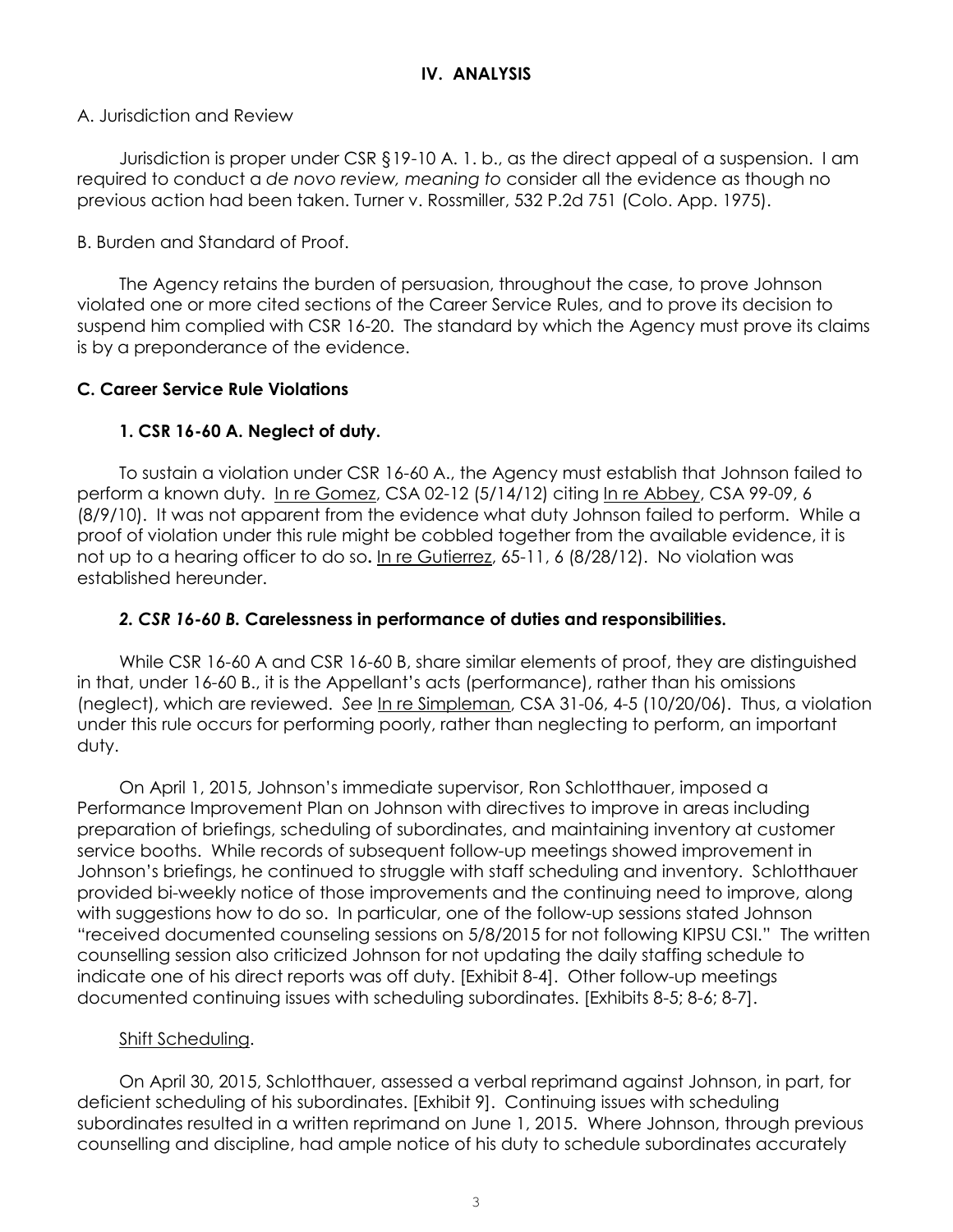and sufficiently to cover daily shift needs, his inaccurate scheduling on December 17, 2015, was a careless performance of that duty in violation of CSR 16-60 B.

## Shift Briefing Error.

The same evidence which proved a violation under CSR 16-60 K., below, also proves a violation hereunder. Johnson's PIP earlier in the year emphasized the need for him to be accurate and prepared in his daily briefings to subordinates. His failure to determine that cleanup of a meeting area had been done the previous day was a careless presentation of pertinent information in his January 6, 2016 briefing to his subordinates.

## Information Booth Supply Inventory.

Johnson's error in failing to inventory all ink needs of his subordinates' customer service booths on December 17<sup>th</sup> was also a careless performance of his duty to adhere to inventory controls under the conditions of his PIP. Accordingly, the Agency established Johnson's violation of CSR 16-60 B under this claim.

## **3. CSR 16-60 J. Failure to comply with the lawful orders of an authorized supervisor or failing to do assigned work which the employee is capable of performing.**

The allegations under this rule appear to mirror those above, regarding Johnson's PIP as it relates to shift scheduling, staff briefing, and inventory maintenance, and, for those same reasons, establish a violation of this rule.

# **4. CSR 16-60 K. Failing to meet established standards of performance including either qualitative or quantitative standards.**

 The Agency alleged Johnson failed to comply with the following portions of his 2015 PEPR.

Develops daily work schedules for agents and interns to ensure coverage throughout the shift. Plans staffing within the International Arrivals facility to adequately support flight operations. Develops the daily shift briefing template to ensure briefings contain pertinent operational information. Brief staff on other issues as needed.

Effectively communicates pertinent operational information to agents, interns, and other supervisors throughout the shift to ensure a safe and efficient operation. Routinely meets with other supervisors throughout the operational day to provide updates on operational issues. Communicates and coordinates face to face with staff and other supervisors whenever possible. Communicates in a professional manner and involves the entire team as necessary. All daily operational reports are thorough, concise, accurate and submitted on time.

Johnson's failure to account for the absence of an employee for part of his shift on December 17, 2015, resulted in coverage deficiencies throughout that shift. Johnson's failure to follow Schlotthauer's directive on December 15, 2015 to contact specified alternate supervisors during Schlotthauer's absence resulted in inadequate coverage throughout that shift. Each is a violation of CSR 16-60K., via Johnson's 2015 PEPR requirements to communicate effectively and to ensure safe and efficient operations,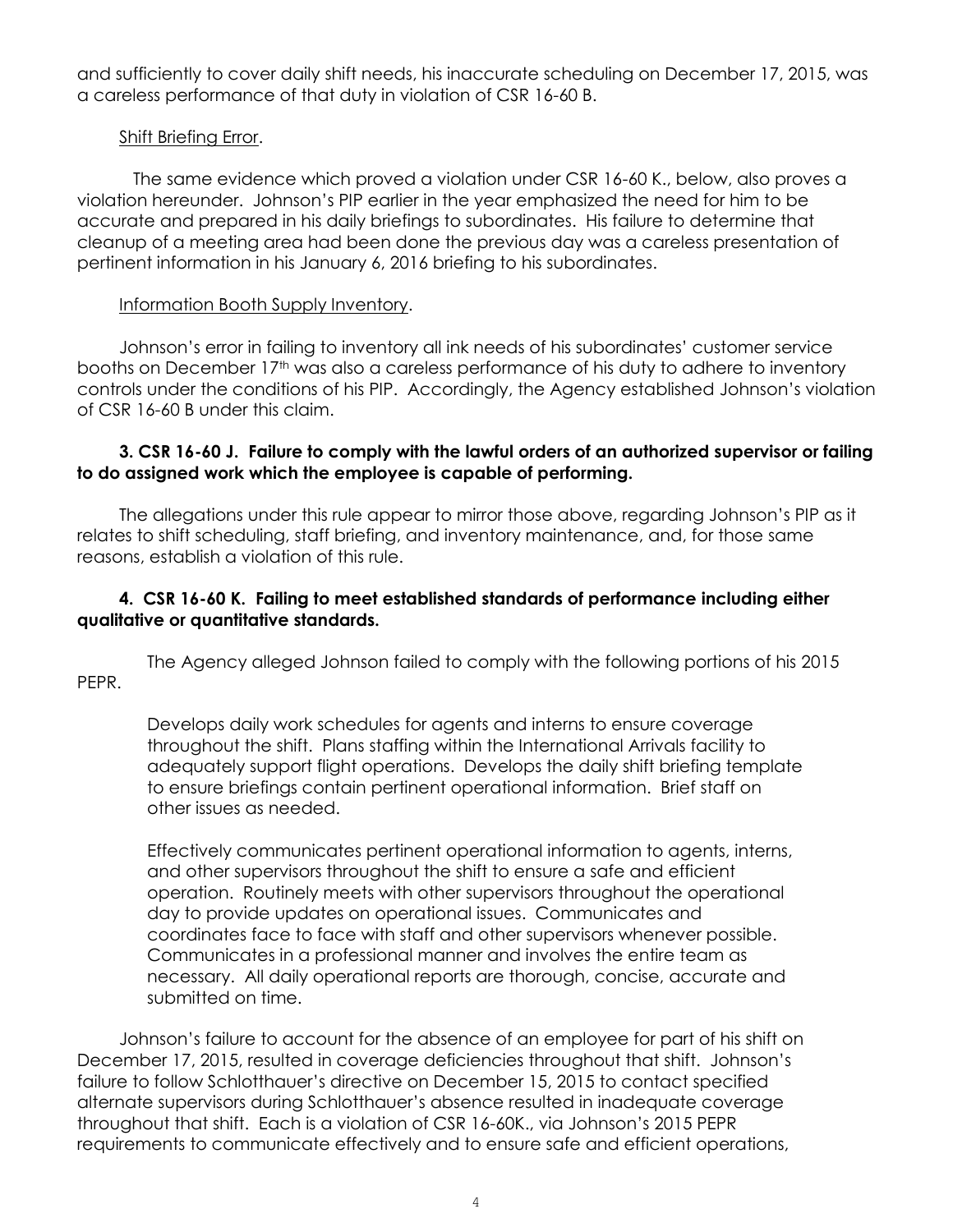particularly as he had been otherwise disciplined and counselled about that issue previously.

In addition, Johnson's Performance Improvement Plan contained established standards of performance under this rule. Those standards included creating accurate daily work schedules, giving prepared shift briefings, and keeping information booths properly supplied. [Exhibit 8-1]. His failure to account for a subordinate's absence, failure to notify a supervisor about his own absence, inaccurately briefing subordinates to tidy up an area no longer needing it, and his failure to keep proper ink supplies in several customer service booths all constitute breaches of his PIP, in violation of CSR 16-60 K.

## **V. DEGREE OF DISCIPLINE**

The purpose of discipline is to correct inappropriate behavior if possible. Appointing authorities are directed by CSR 16-20 to consider the severity of the offense, an employee's past record, and the penalty most likely to achieve compliance with the rules. CSR § 16-20.

## **A. Seriousness of the proven offenses**

Taken separately, none of the individual performance failures was egregious and would likely have resulted in minimal or no penalty. However, Schlotthauer had previously counselled, advised, and disciplined Johnson for almost all the performance failures listed in the notice of discipline for this case. Johnson's continued lapses and failure to improve performance in those areas carry serious consequences, including unduly burdening other staff, creating potential security issues,<sup>2</sup> and inconveniencing the travelling public who are supposed to be well-served by Johnson and his subordinates.

## **B. Prior Record**

Within the past year, Johnson received a verbal then a written reprimand for most of the same issues resulting in discipline in this case. [Exhibits 2-7; 9; 10]. Prior counselling, a Performance Improvement Plan, and lesser discipline did not serve to correct those performance deficiencies. A higher level of discipline was, therefore, an appropriate escalation of discipline under the progressive disciplinary system of the Career Service Rules. [*See* CSR 16 Purpose Statement; 16-20; 16-50].

### **C. Likelihood of Reform**

a<br>B

It was apparent at hearing that Schlotthauer has been patient with Johnson well-beyond what is required of a supervisor, and wishes for Johnson to succeed. In order to assist Johnson, Schlotthauer took over some of the tasks assigned to Johnson with which he struggled. He made specific and verifiable suggestions for Johnson to improve his performance deficiencies, then followed up with regular meetings that gave specific measures and recommendations for continued improvement. [Schlotthauer testimony].

Johnson appears genuinely to wish to succeed despite struggling with some tasks assigned to him.<sup>3</sup> In one of the most hopeful moments of the hearing, I observed Johnson and

<sup>2</sup> Schlotthauer explained, without rebuttal, that the printers in the Agency's customer service booths are used by inside and outside security agencies to print and distribute identifying images of persons suspected of wrongdoing in DIA. He explained that a lack of ink could delay such printouts with the consequence of delaying or failing to identify and stop such persons. [Schlotthauer testimony].

<sup>3</sup> Johnson's work suffered during a period of personal issues that preoccupied him during 2014-2015. Employees should know the City provides services to assist employees to cope with issues inside and outside work which may affect their ability to perform their duties. Those resources include counseling, work-life assistance, legal support, and financial information. Details may be found at [www.guidanceresources.com,](http://www.guidanceresources.com/) and in the "register" tab, entering the Organization Web ID: DENVEREAP.